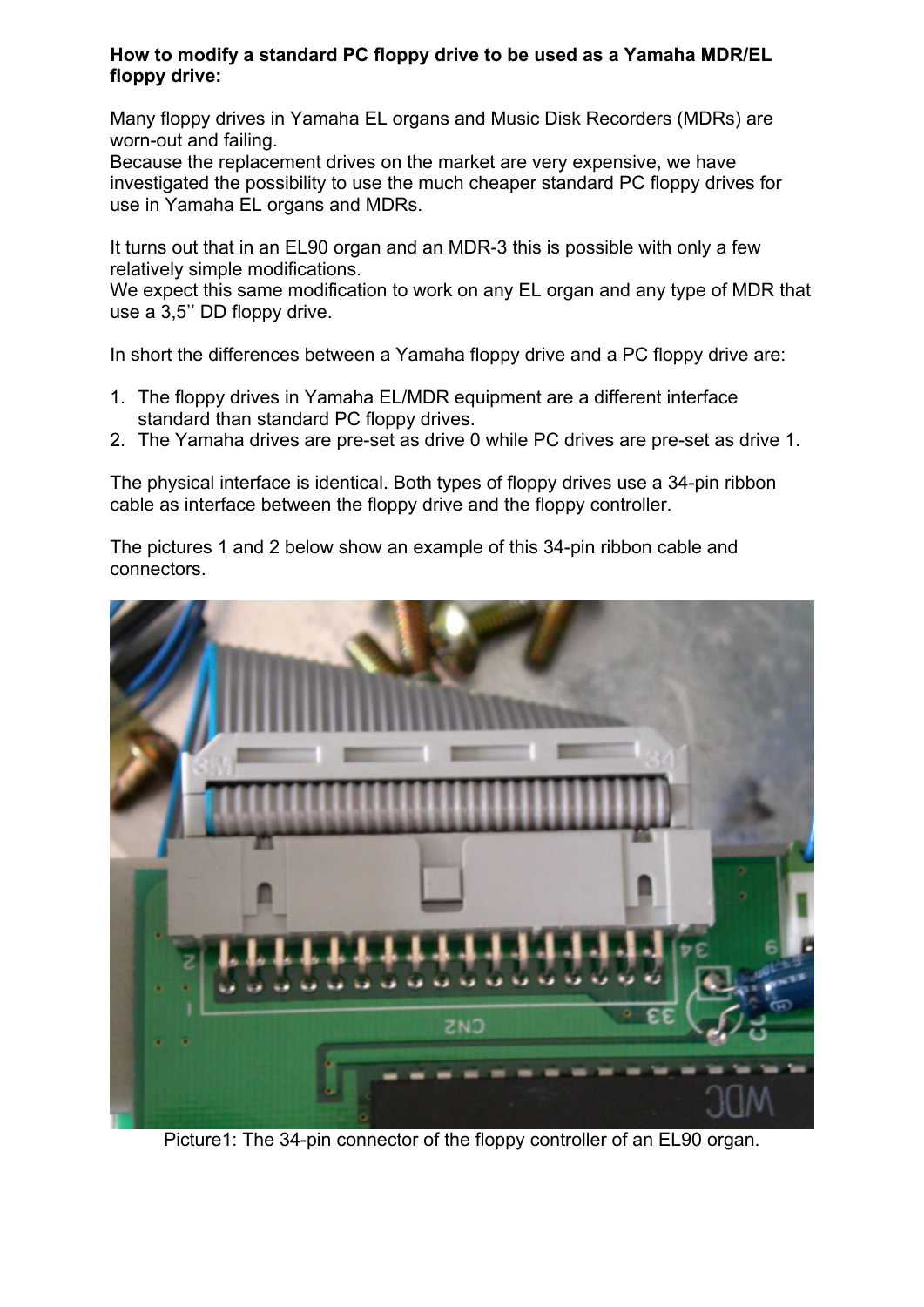

Picture 2: The 34-pin connector of the floppy drive of an EL90 organ.

Notice that the ribbon cable seems to be connected incorrectly in picture 2. The blue line on the cable indicates pin 1 and normally should be connected on the side of pin 1 of the floppy drive. In this case it is correctly(!) connected on the side of pin 34 of the floppy drive.

When we looked at the schematics of the connector on the floppy controller side (as shown in table 1 below), it was obvious what the reason was for this.

The engineers that where responsible for the design of the floppy controller board seem to have made a simple mistake!

In all known 34-pin floppy standards the pin numbering is completely opposite from the numbering used by the Yamaha engineers.

For example: Pin 1 in table 1 should have been called pin 34 and pin 34 in table 1 should have been called pin 1.

| 1              | !RDY        | <b>VSS</b> | 2  |
|----------------|-------------|------------|----|
| 3              | !SIDE       | VSS        | 4  |
| $\overline{5}$ | !RDD        | <b>VSS</b> | 6  |
| $\overline{7}$ | !WPRT       | <b>VSS</b> | 8  |
| $\overline{9}$ | !TR00       | <b>VSS</b> | 10 |
| 11             | !WG         | <b>VSS</b> | 12 |
| 13             | !WD         | <b>VSS</b> | 14 |
| 15             | !STEP       | VSS        | 16 |
| 17             | <b>IDIR</b> | <b>VSS</b> | 18 |
| 19             | !MON        | <b>VSS</b> | 20 |
| 21             | NC.         | <b>VSS</b> | 22 |
| 23             | !SEL2       | VSS        | 24 |
| 25             | !SEL1       | VSS        | 26 |
| 27             | !TDX        | <b>VSS</b> | 28 |
| 29             | <b>NC</b>   | <b>VSS</b> | 30 |
| 31             | INUSE       | VSS        | 32 |
| 33             | !DISK       | VSS        | 34 |

Table 1: EL90 floppy controller pinout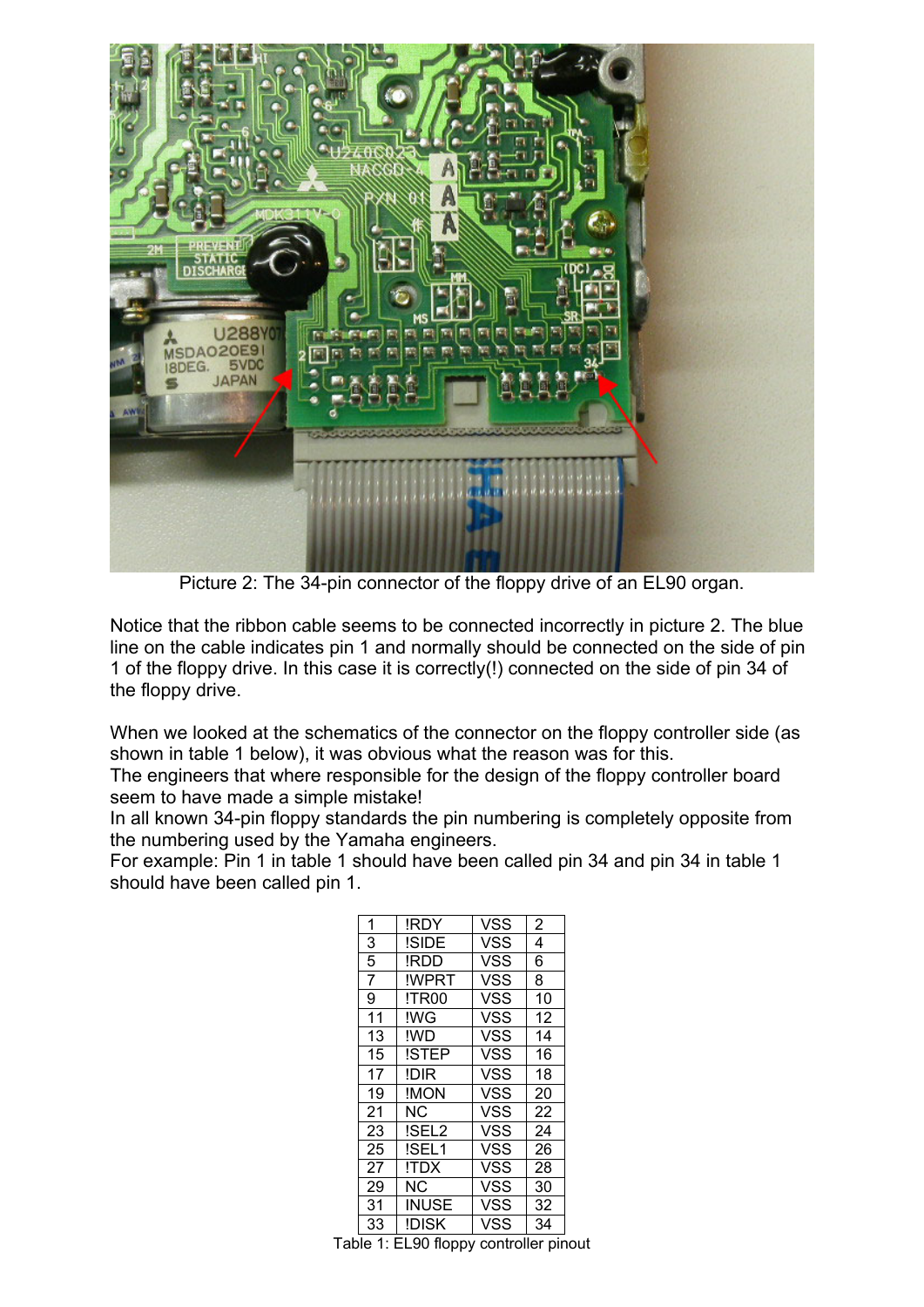This means that the 34-pin cable is in fact connected the wrong way around on the controller side! Because of this, the cable must also be connected wrong on the floppy side for it to work correctly.

From this point on we will 'correct' this mistake and use the pinout as shown in table 2 below for the Yamaha floppy controller:

| 34             | !RDY         | VSS        | 33 |
|----------------|--------------|------------|----|
| 32             | !SIDE        | VSS        | 31 |
| 30             | !RDD         | VSS        | 29 |
| 28             | !WPRT        | <b>VSS</b> | 27 |
| 26             | !TR00        | VSS        | 25 |
| 24             | !WG          | VSS        | 23 |
| 22             | !WD          | VSS        | 21 |
| 20             | <b>ISTEP</b> | VSS        | 19 |
| 18             | !DIR         | VSS        | 17 |
| 16             | !MON         | VSS        | 15 |
| 14             | NC.          | <b>VSS</b> | 13 |
| 12             | !SEL2        | VSS        | 11 |
| 10             | !SEL1        | VSS        | 9  |
| 8              | !TDX         | VSS        | 7  |
| 6              | NC.          | <b>VSS</b> | 5  |
| 4              | <b>INUSE</b> | VSS        | 3  |
| $\overline{2}$ | !DISK        | VSS        | 1  |

Table 2: Corrected EL90 floppy controller pinout

Next we looked at the interface of a standard PC floppy drive. We took a readily available type of floppy drive and analyzed the interface to be as shown in table 3 below. The differences with the EL90 floppy controller pinout are indicated in bold:

| 34           | !DC       | <b>VSS</b> | 33             |
|--------------|-----------|------------|----------------|
| 32           | !SIDE     | VSS        | 31             |
| 30           | !RDD      | VSS        | 29             |
| 28           | !WPRT     | VSS        | 27             |
| 26           | !TR00     | VSS        | 25             |
| 24           | !WG       | <b>VSS</b> | 23             |
| 22           | !WD       | VSS        | 21             |
| 20           | !STEP     | VSS        | 19             |
| 18           | !DIR      | VSS        | 17             |
| 16           | !MON      | <b>VSS</b> | 15             |
| 14           | NC.       | VSS        | 13             |
| 12           | !SEL2     | VSS        | 11             |
| 10           | !SEL1     | VSS        | 9              |
| 8            | !TDX      | VSS        | 7              |
| 6            | <b>NC</b> | <b>VSS</b> | 5              |
| 4            | NC        | VSS        | 3              |
| $\mathbf{2}$ | <b>NC</b> | VSS        | $\overline{1}$ |

Table 3: standard PC floppy drive interface

The differences in interface pinout are on pins 34, 4 & 2.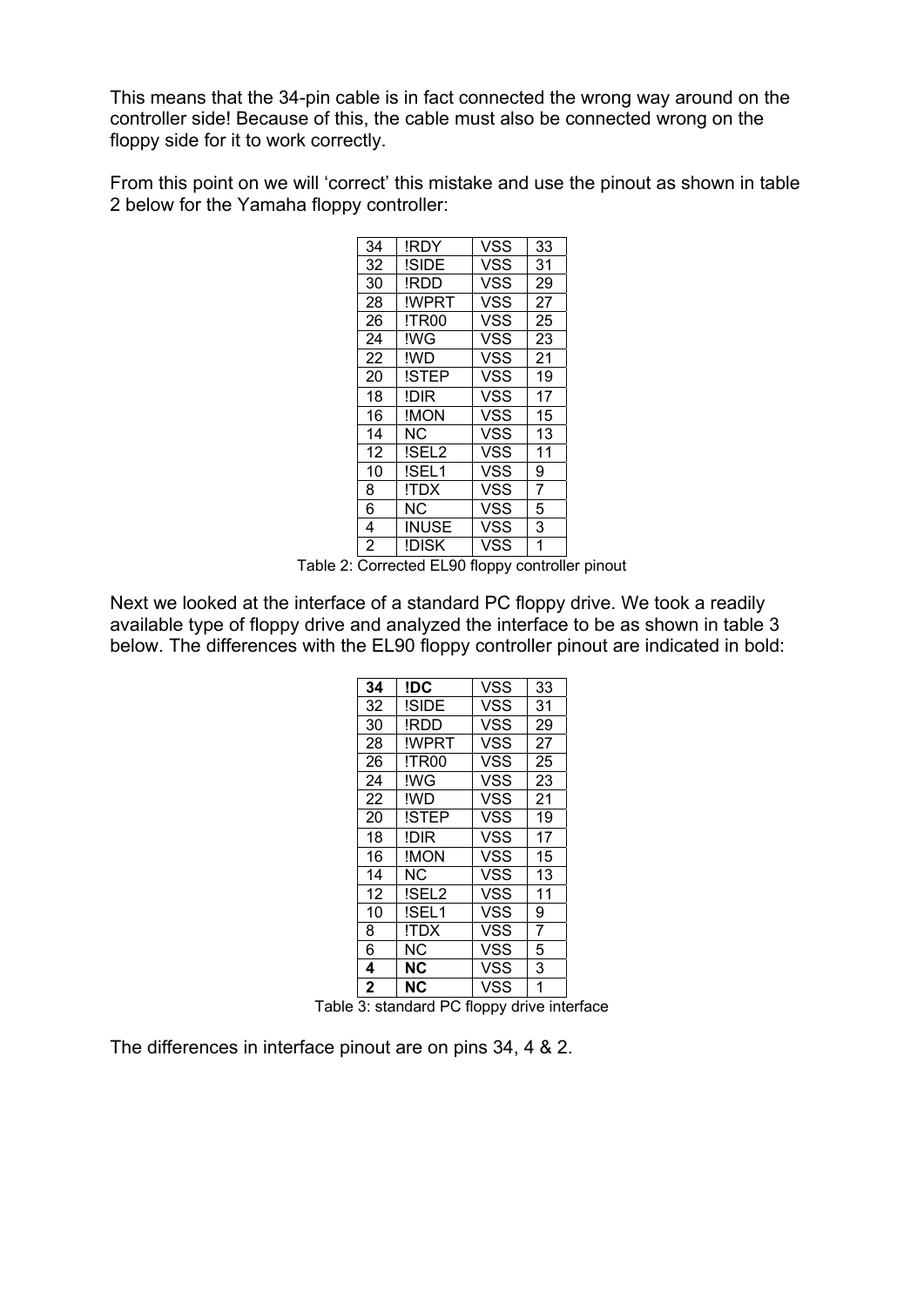## **Pin 34**:

Testing has shown that the Yamaha floppy controller requires a **!RDY** (Drive ready) signal on pin 34. A standard floppy drive however provides a different **!DC** (Disk Change) signal on pin 34.

To solve this we have disconnected pin 34 of the floppy drive from de circuitry of de drive and connected pin 34 to the floppy detect switch of the drive.

The effect of this that whenever a disk is entered in the drive the EL90 floppy controller will get the required **!RDY** signal.

Because both the floppy detect switch and the **!RDY** signal are active low in the drive we used we can connect this signal unchanged to pin 34.

## **Pin 4**:

Testing has shown that this signal is not used or required in order to make a standard floppy drive work in an EL90 organ or in an MDR-3.

#### **Pin 2**:

Testing has shown the Yamaha floppy controller requires a signal from the floppy drive indicating if the type of disk in de drive is a DD or HD disk.

To solve this we have connected the HD/DD detect switch to the unused pin 2 of the floppy drive.

However, because the HD/DD detect switch signal in this drive is the inverse of the signal required by the Yamaha floppy controller we had to invert the signal before connecting it to pin 2.

To invert this signal we used a BC549C NPN transistor and a 220K base resistor. The resistor is connected to the output of the HD/DD detect switch, the emitter of the transistor is grounded and the collector is connected to pin 2 of the controller interface as follows:



# **Pins 10 & 12**:

The only difference that remains is that a Yamaha floppy controller requires a drive that is pre-set as drive 0. Standard PC drives are pre-set to drive 1.

Note: To pre-set a drive to drive 0 instead of drive 1 means to make the drive respond to a select signal on pin 10 instead of pin 12.

There are 2 basic solutions for this: Either use a PC floppy cable with a twist at the end or pre-set the drive to drive 0. On some drives there may be a jumper to do this. On the drive we used there was a 0 Ohm SMD resistor on the board to control this. We chose to make a change on the circuit board of the drive in order to pre-set it to drive 0.

See the picture below for an example of a modified circuit board of a standard PC floppy drive: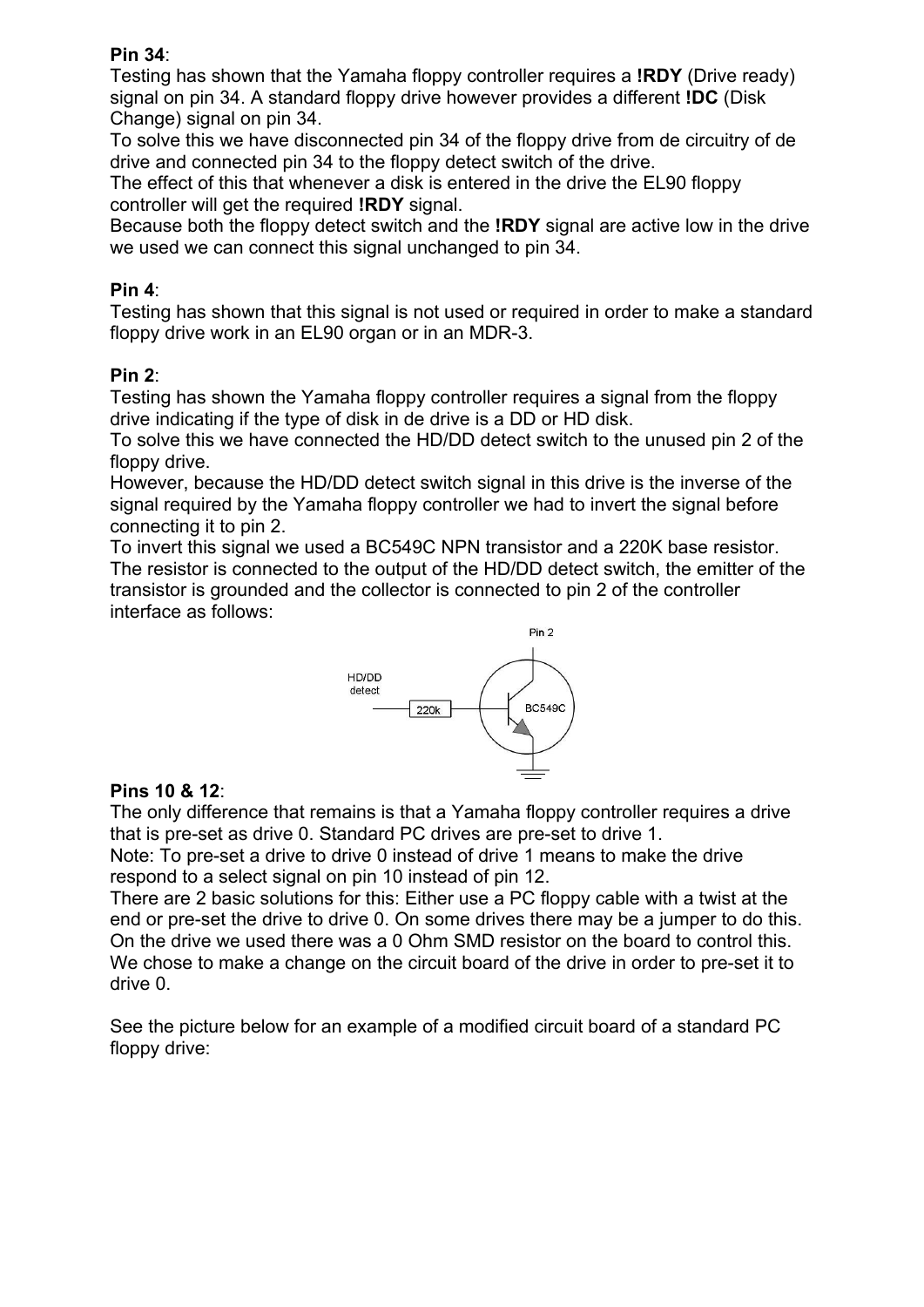

Technically the drive is now ready to be used in an EL organ or MDR. There are still a few mechanical problems to be resolved however.

- Most standard PC floppy drives have their 34-pin connector on the left side instead of the right side requiring a longer ribbon cable.
- The pins on that connecter are reversed requiring the ribbon cable to twist completely.
- The power connector of most standard PC floppy drives is in the middle and not on the left side. The standard power cable of an EL90 is just long enough to reach this power connector.

Making the twist in the cable turned out to be a bit of a puzzle. We have solved this by dividing the cable in small sections as shown below:

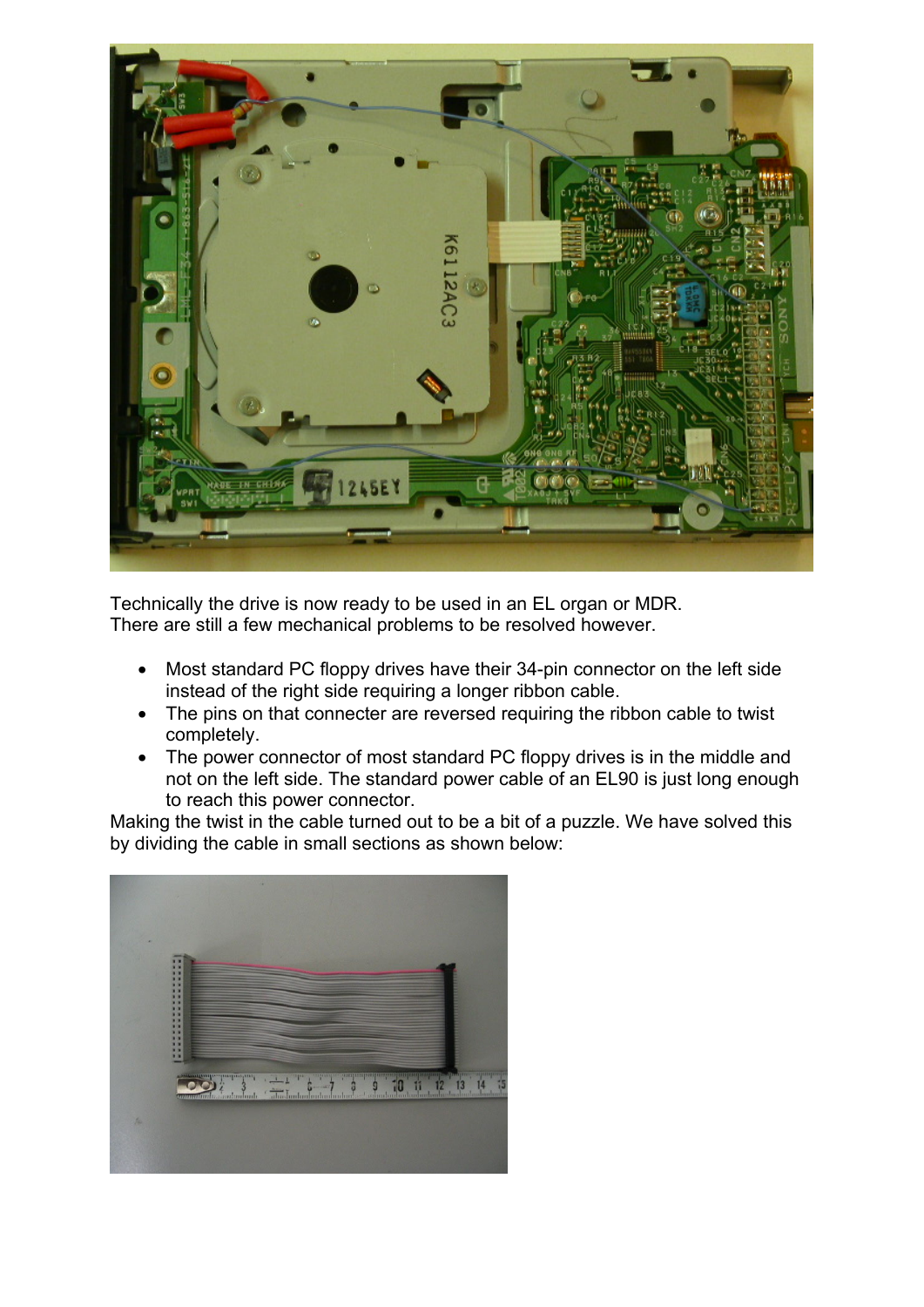A standard EL90 looks like this:



A modified EL90 looks like this: